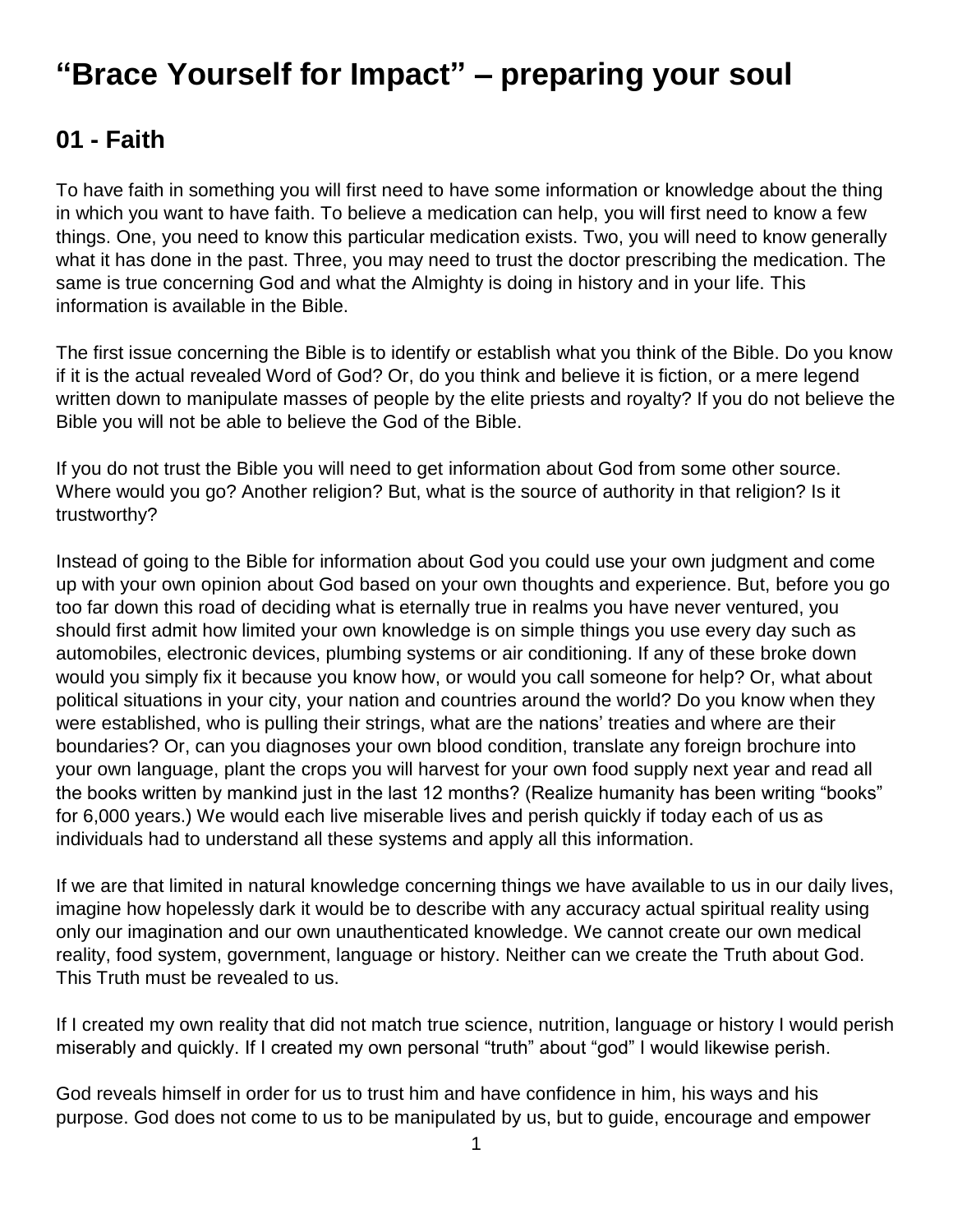us. The Creator comes to assist his creation in fulfilling its created purpose, but never to be manipulated or ruled by his creation.

There are several concepts that God has revealed to mankind that will provide a fortification for the soul. These come as revelations of God's character, ways, purposes and promises. Knowledge of these truths will be the sure foundation for a faith that will stabilize your soul.

### **02 – Faith Rest**

In at least five places in Scripture people are invited to enter a place of rest for their souls by trusting the plan and promise of the Lord.

- 1. The Exodus Generation from 1445-1405 BC
- 2. David's Generation 1000 BC
- 3. Jeremiah's Generation 620-586 BC
- 4. Jesus' Generation in 30 AD
- 5. Believers in Jerusalem in 63-66 AD

### The Exodus Generation from 1445-1405 BC

- Exodus 33:14 "And he said 'My presence will go with you, and I will give you **rest**.' "
- Joshua 1:13 "Remember the word that Moses the servant of the Lord commanded you, saying, 'The Lord your God is providing you a place of **rest** and will give you this land.' "

### David's Generation 1000 BC

Psalm 95:11 – "Therefore I swore in my wrath, 'They shall not enter my **rest**.' "

Both Jesus and Jeremiah spoke of this place of rest for a person's soul if that person could hear the words of God and learn God's ways:

### Jeremiah 620-586 BC

 Jeremiah 6:16 – "Thus says the Lord: 'Stand by the roads, and look, and ask for the ancient paths, where the good way is; and walk in it, and find **rest** for our souls.' But they said, 'We will not walk in it.' "

### Jesus in 30 AD

 Matthew 11:28-29 – Jesus – "Come to me, all who labor and are heavy laden, and I will give you **rest**. Take my yoke upon you, and learn from me, for I am gentle and lowly in heart, and you will find **rest** for your souls."

Just like in Jeremiah's day (620-583 BC), the people of Jesus' day (27-30 AD) would reject the Lord's offer of rest for their souls:

• Matthew 12:6-8, 14 – "I tell you, something greater than the temple is here. And if you had known what this means, 'I desire mercy, and not sacrifice,' you would not have condemned the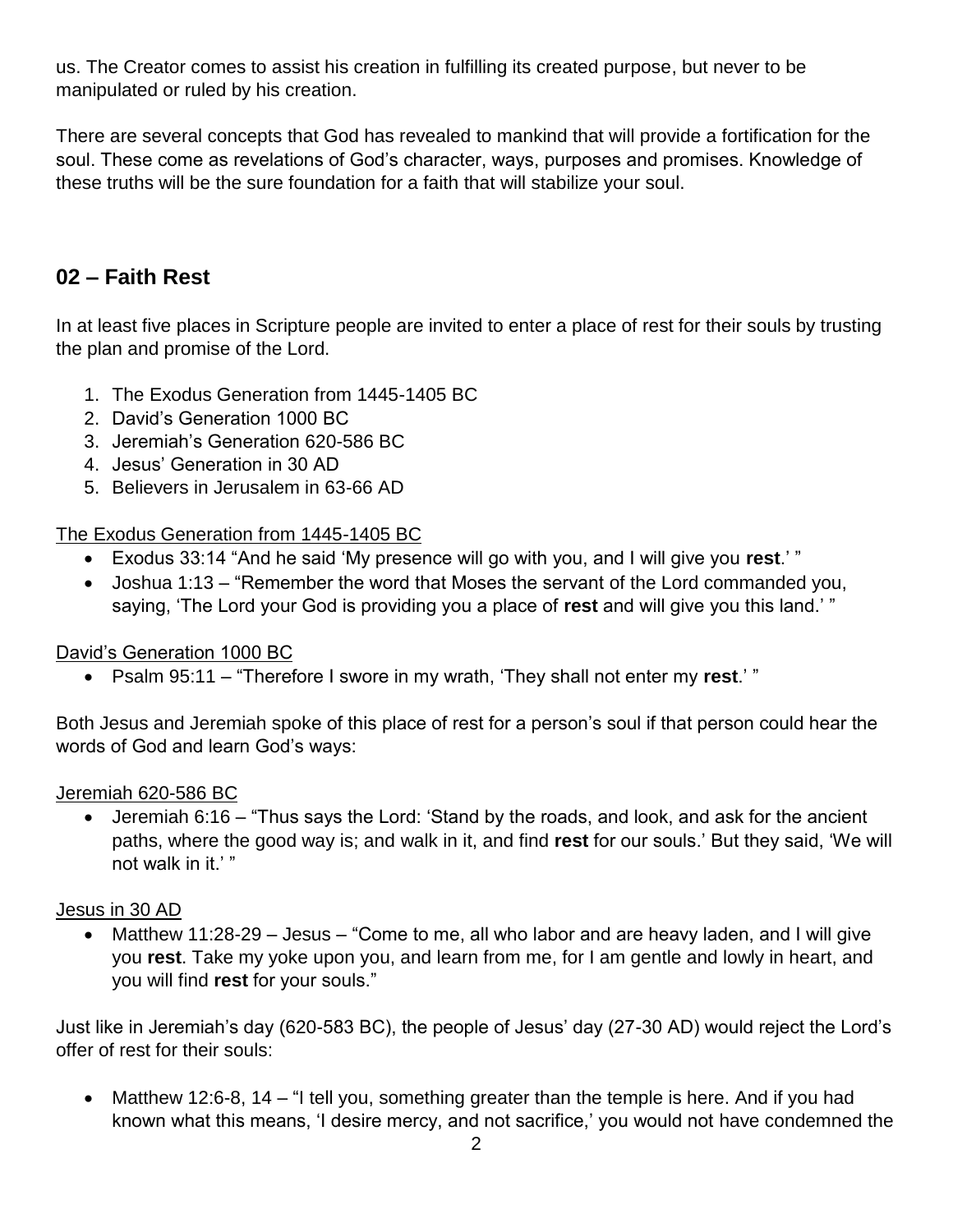guiltless. For the Son of Man is lord of the Sabbath… But the Pharisees went out and conspired against him, how to destroy him."

Believers in Jerusalem in 63-66 AD

- Hebrews 3:18 "And to whom did he swear that they would not enter his **rest**, but to those who were disobedient?
- 4:1 "Therefore, while the promise of entering his **rest** still stands, let us fear lest any of you should seem to have failed to reach it."
- 4:3 "For we who have believed enter that rest, as he has said, "As I swore in my wrath, 'They shall not enter my **rest'**" although his works were finished from the foundation of the world."
- 4:8 "For if Joshua had given them **rest**, God would not have spoken of another day later on."
- 4:9 "So then, there remains a Sabbath **rest** for the people of God, for whoever has entered God's rest has also **rested** from his works as God did from his.
- 4:11 "Let us therefore strive to enter that **rest**, so that no one may fall by the same sort of disobedience."

This place of rest for your soul occurs when we are confident in God's plan. God's rest is not found in external circumstances or achieved with internal distractions. The rest that the Lord invites us to is obtained and maintained by believing the promises of the Lord.

In 1445 BC the people were promised that the Lord would lead them through the wilderness to the land promised to their forefathers. In 1000 BC David spoke of trusting the Creator God to be the sustainer and provider of his people throughout their time. Between 620-586 BC Jeremiah encouraged his generation to return to the established Truth revealed to this people by God through the prophets and the writings of Moses. In 30 AD Jesus, the Living Word, invited the people to come to him and learn of him. In 63 AD the author of the book of Hebrews spoke to those who had heard and trusted in the promises of Jesus Christ. Each of these generations had people who secured their souls by trusting the Word of the Lord, but they also had large numbers who refused to listen, refused to understand and refused believe the clear words they heard.

Those who believed and maintained their confidence in the promises of God despite the opposition (perils of the wilderness, fears of life and persecution for believing the Truth) prepared their souls for rest. Those who understood and trusted the Word of God could stabilize themselves in the midst of confusion, problems and persecution. They would grow stronger. They would mature to produce fruit. And, their understanding and faith would grow.

Those who refused to believe or could not maintain their confidence in the Lord during times of confusion, problems or persecution were either eternally lost or could not grow into mature believers. They either perished for all eternity or lived fruitless lives in this age before their Lord.

Hear and understand the promises of the Lord today so that you may enter his rest.

"*You keep him in perfect peace whose mind is stayed on you, because he trusts in you*." - Isaiah 26:3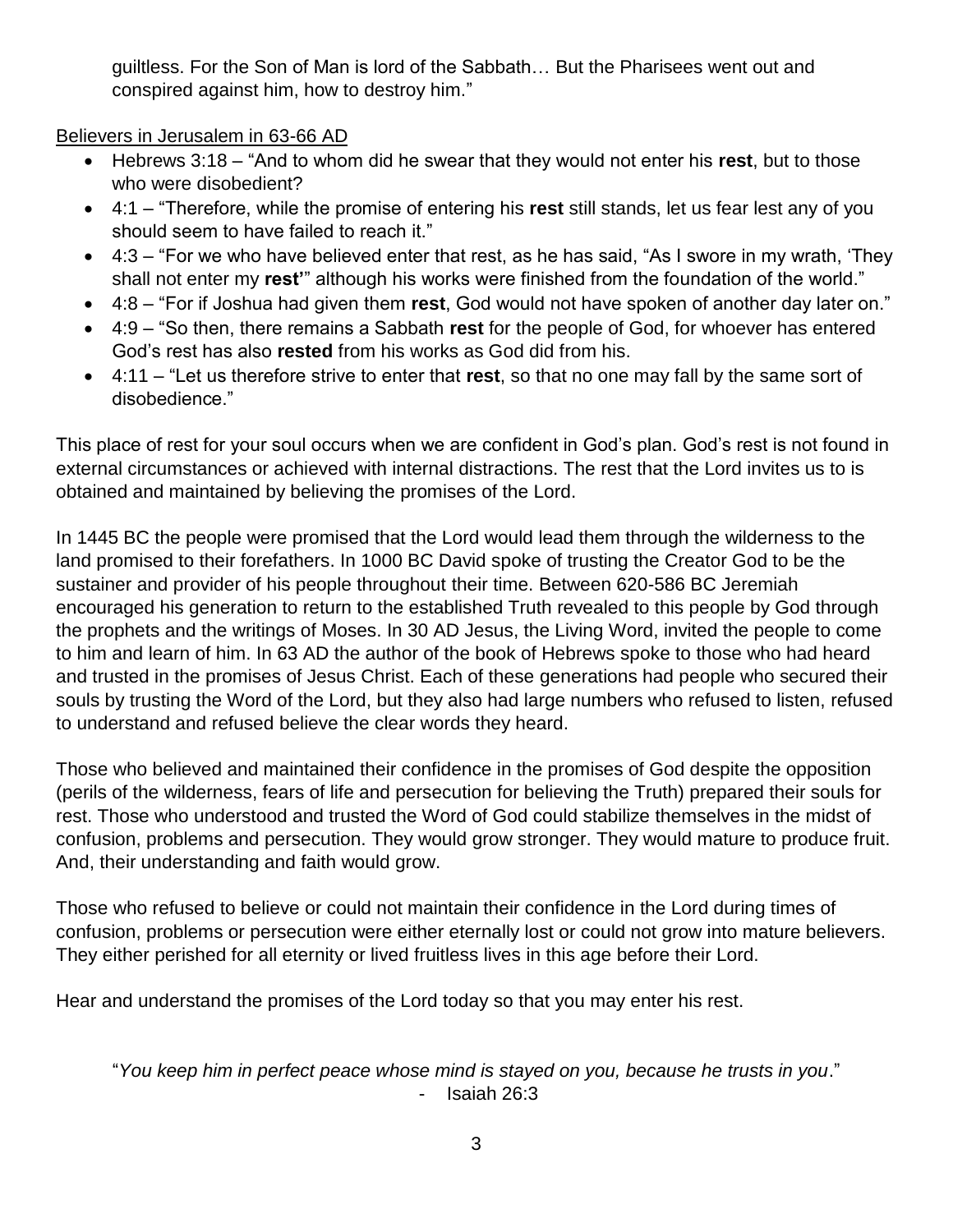"*Have you not known? Have you not heard? The LORD is the everlasting God, the Creator of the ends of the earth. He does not faint or grow weary; his understanding is unsearchable. He gives power to the faint, and to him who has no might he increases strength. Even youths shall faint and be weary, and young men shall fall exhausted; but they who wait for the LORD shall renew their strength; they shall mount up with wings like eagles; they shall run and not be weary; they shall walk and not faint."* - Isaiah 40:28-21

# **03 – God's Ways and Promises (Preparing Your Soul)**

We have received God's Word and heard his voice in our lives just as they did in the Exodus generation in 1445 BC, David's generation in 1000 BC, Jeremiah's generation in 600 BC, Jesus' generation in 30 AD and the people living in Jerusalem who received the New Testament letter of Hebrews in 63 AD. Like them we have a choice to either receive or reject the Lord's invitation into his rest. If we can understand these Words and trust God's ways revealed in these promises then we will be able to stabilize our souls for rest and prepare our minds for action not only in the good times, but even in the worst times. We will be fruitful in season and out of season because we will have entered and stayed in God's rest. This is absolutely necessary because the day of evil comes to each one of us individually or as a nation. We must prepare our souls now.

To do this we must first hear the promises and understand God's ways. Today we have an opportunity to inhale the doctrines of Truth. If we do this we can live daily in God's rest exhaling both the character of the Lord and the fruit of the Spirit in our lives.

If you know the character of the Lord and the fruit of the Spirit you will know that it involves much more than joy and peace, because not every situation in life demands joy and peace. Sometimes in the fallen world among those in rebellion to God we will need to be faithful, just, humble and good.

We will need to be faithful to the Lord even while everyone else is compromising his Word and twisting his created order. You will need to remain in God's rest while you think and speak faithfully to his ways while you are mocked for not compromising and identified as evil for not twisting his created Reality. This will not be an easy fruit of the Spirit to produce if you have lost confidence in God and left the place of rest.

We will need to be just and seek justice even when culture is oppressive. We will need to be just and fair even when a bribe determines innocence or guilt. You will need to speak fairly, honestly and justly when the path to survival requires lies, compromise and betrayal. Are churches preparing your soul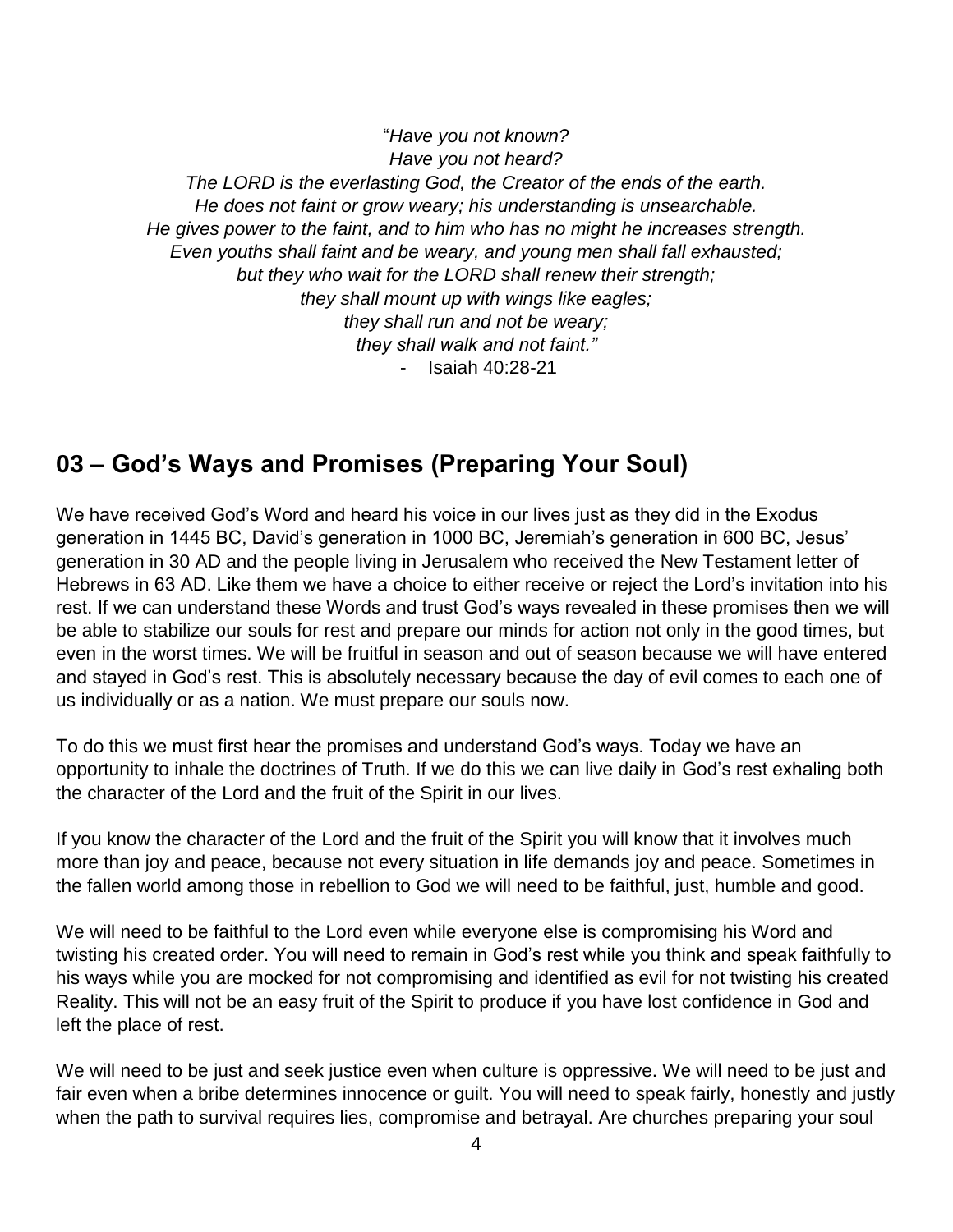for moments like that? God's word does, and he defends his word with his very nature and then, backs it up with a promise. You can be just in the midst of compromise and still maintain your place in the rest of God.

We will need to "walk humbly before our God" even when it is identified as arrogant and uncooperative by men who demand we bow before them. The humble cannot be weak. There is a time when humility before the Lord will require you to rise up as mighty in the face of rebellious men. You will be in God's rest, but this will not be tolerated by those who do not understand that their momentary greatness in this age was given to them by the Lord. And, it is already passing away. Stay humble my friend and do not fear the lions!

We will need to be good even when men declare "good is evil" and identify "light as darkness". These will be difficult times. These will not be productive days for the "Christian" who has reduced his testimony to tolerate wickedness, cooperate with evil, live patiently in sin and find peace with the bad. A good man at this time will have to be a strong, confrontational man willing to live independently in the rest of his God. I am thinking more of a battle harden warrior than a religious social organizer.

### **04 - Zephaniah 2:1-3 – Perhaps You Will Be Hidden**

"Gather together, yes, gather, O shameless nation, before the decree takes effect —before the day passes away like chaff before there comes upon you the burning anger of the Lord, before there comes upon you the day of the anger of the Lord. **Seek the Lord**, all **you humble** of the land, who **do his just commands**; **seek righteousness**; **seek humility**; *perhaps you may be hidden on the day of the anger of the Lord*. – Zephaniah 2:1-3

Zephaniah prophesied to Judah and Jerusalem during the days of Jeremiah's ministry around 618 BC. Zephaniah did not cry out to the people to repent. He did not encourage the people to turn back to the Lord. Instead spoke the Lord's message telling the people of Judah and Jerusalem the day of their judgment and overthrow was set. There would be no national revival, because the line of God's patience had already been crossed. Judah had already been marked for slaughter. As the Lord says through Zephaniah:

### "**I will utterly sweep away everything**… (1:2)

**I will stretch out my hand against Judah and against all the inhabitants of Jerusalem**…(1:4) **Be silent before the Lord God!** *(meaning, these people cannot defend their actions and their thoughts before the Lord, so they have nothing to say. Judgment is coming. Do not petition the Lord for mercy or seek forgiveness)*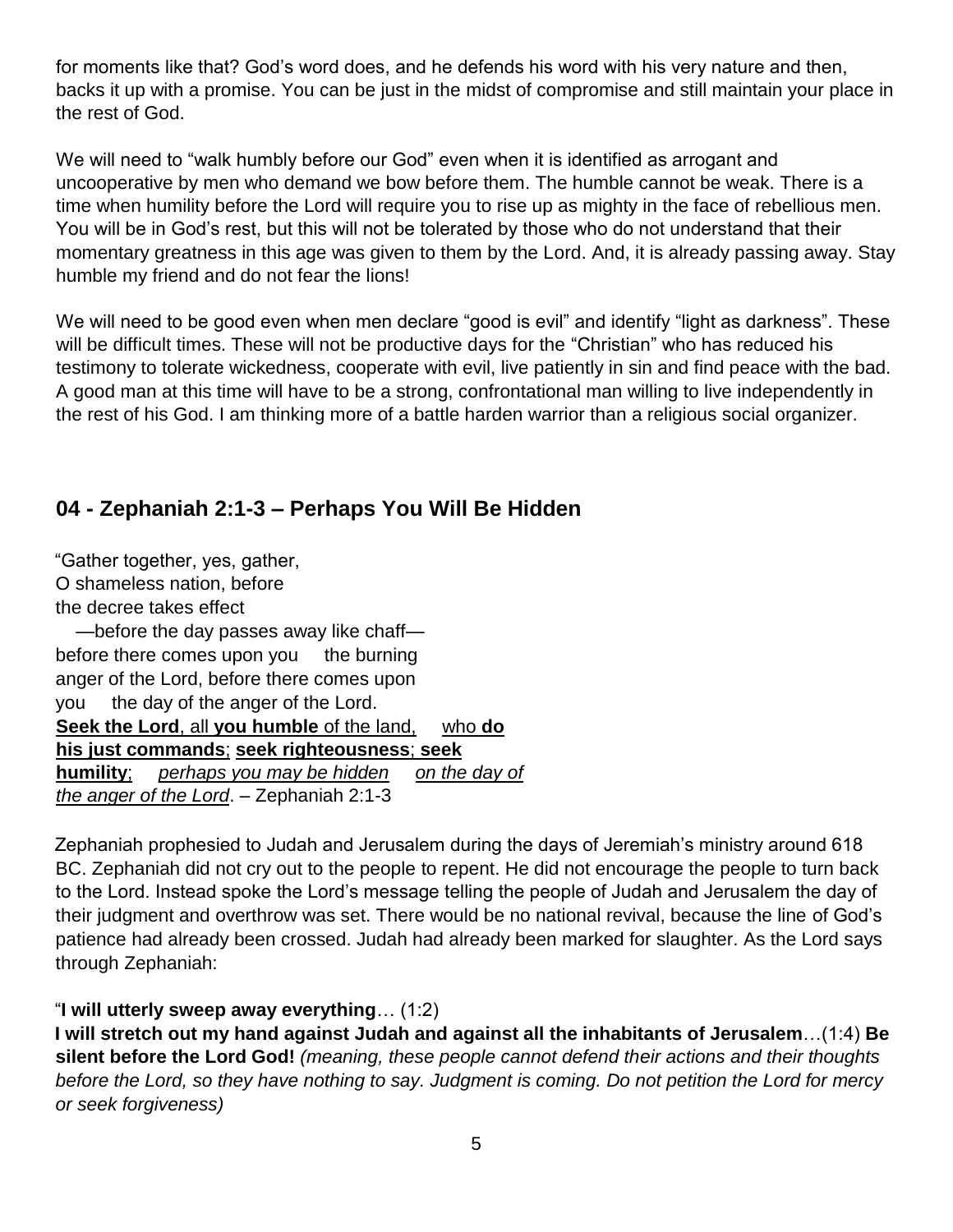**For the day of the Lord is near; the Lord has prepared a sacrifice** (*the nation of Judah*) **and consecrated his guests** (*The Babylonians who were going to destroy Judah and Jerusalem were the consecrated guests who would offer the sacrifice. This is similar Jeremiah's prophecy in Jeremiah 46:1-10 where Egypt would be offered as a sacrifice by the Babylonians in 605 BC at the coming battle of Carchemish. Also, similar to Ezekiel 39:17*.)…1:7

**The great day of the Lord is near, near and hastening fast; the sound of the day of the Lord is biter; the mighty man cries aloud there**…1:14

**Gather together, yes, gather, O shameless nation**…2:1

Jerusalem would be burnt by Babylon 32 years later in 586 BC.

The only encouragement or guidance the Lord gave the believers in Judah and Jerusalem (which would have included Jeremiah, Habakkuk, King Josiah, and a very young Daniel was to prepare their souls. They were to seek the Lord, seek righteousness and seek humility. They were to prepare themselves for impact. Brace yourself for national judgment. They were not promised supernatural deliverance or protection from the negative effects caused by cultural oppression, the coming famine, Babylonian siege, mass starvation, invasion of the city, destruction of homes or deportation to Babylon. Instead, they were told that if they sought the Lord, obeyed his commands, sought righteousness and sought humility then *"perhaps you may be* hidden on the day of the anger of the Lord".

Hidden from what? The Babylonians? No, because many righteous were taken in the captivities (605, 597 and 586 BC). This included Daniel in 605 BC and Ezekiel in 597 BC. Will they be protected from the famine and starvation? No, because even Jeremiah suffered through times where bread was lacking including the famine of 598 and the siege of 588-586. Will they be hidden in battle fighting for the righteous cause of the Lord? No, because even Josiah, the righteous king, was killed in battle in the Jezreel Valley by Egyptian Pharaoh Neco who was on his way to help the fleeing, splintered Assyrian government in their final stand against the rising power of General Nebechadnezzar and his father Nabopolassar, the king of Babylon.

What does it mean that these believers in Jerusalem around 618 BC "perhaps may be" hidden on the day of the anger of the Lord? The phrase "perhaps may be" in the ESV translation comes from the Hebrew word *'u-lay* which literally translates "it may be that". This is not a promise that you "will be" hidden, but is a condition based on your level of success in five areas describe in the same verse:

- 1. Seek the Lord
- 2. Be humble
- 3. Do what the
- Lord commands
- 4. Seek
- righteousness
- 5. Seek humility

These are the characteristics of a person who is renewing their mind with the Truth of God's words and transforming their soul into the image of Christ. They were the ones who would understand God's promises and be empowered by his truth. They would have the capacity in their souls to trust God's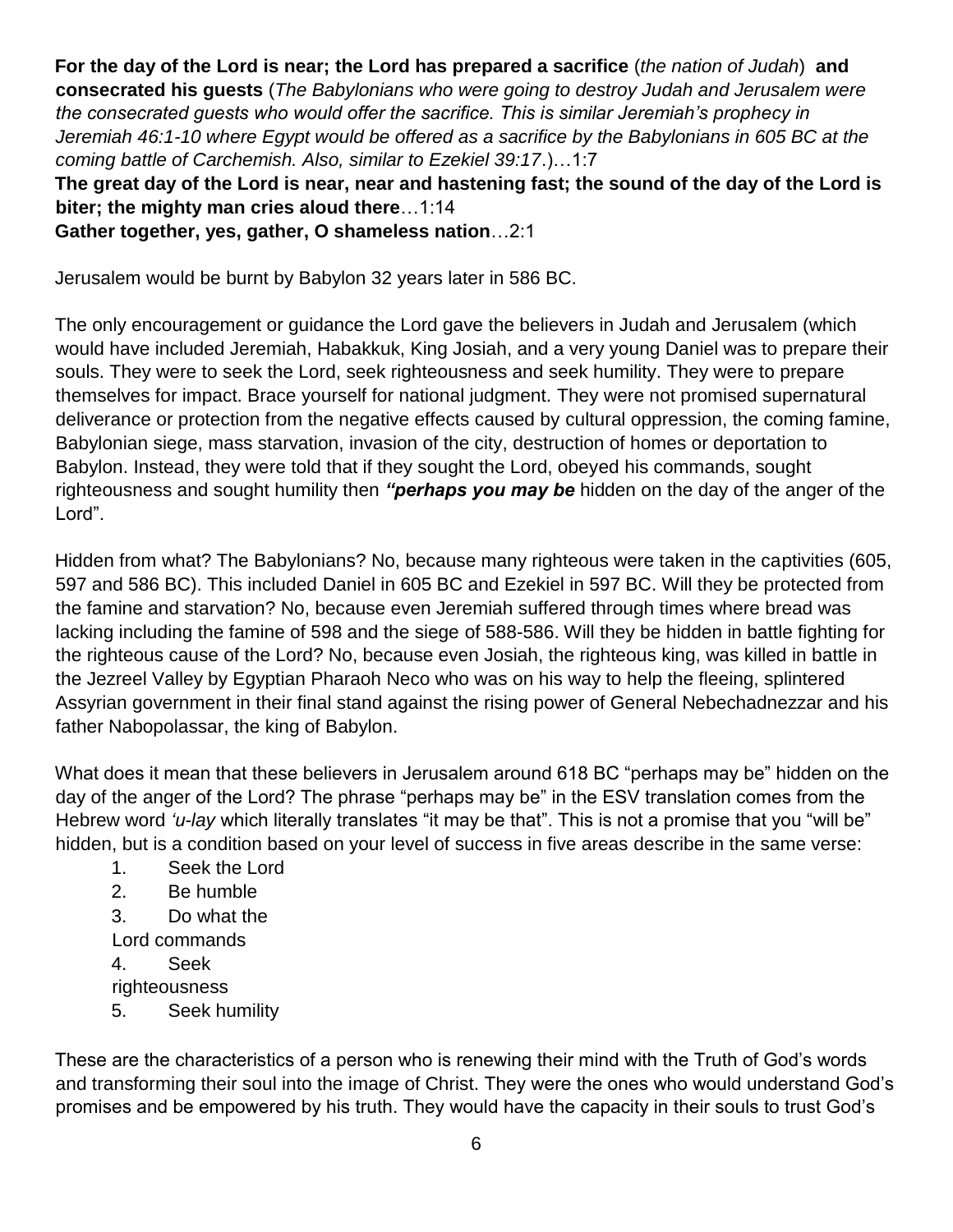ways even in times of distress and confusion. Those who seek the Lord will learn of him. Those who humble themselves will lay down their false ideas and corrupted worldviews. With their mind on Christ they will be able to enter into God's rest and do the works of the Lord continuing to be righteous and humble before the Lord. They will be able to hold on to the promises of God because they know God's ways, they know God's character, they know their role in preparing for the coming eternal Kingdom. They will not faint. They will not give up. They will stand on the day of evil. And, when they have done all the stand, they will continue to stand.

These believers will have prepared their souls to face the evil lion and will be ready for deliverance or for death without losing their faith, their confidence or the rest in their souls. They will maintain the peace that passes understanding.

Of course, if they do not seek the Lord or do not know his Word and his Ways, they will be like the seed sown along the side of the road or in the weeds. They will not be able to produce the fruits of righteousness because of one of these two conditions.

One, their roots are too shallow and when the sun rises their plant is scorched. According to Jesus this means, "he has no root in himself, but endures for a while, but when tribulation or persecution arises on account of the word, immediately he falls away. The believer at rest having trusted the promises and knowing the ways of the Lord will not alter their confidence or confession in the midst of hardships or when they are being persecuted because of their confidence. The believer with no rest and no understanding of the Bible will quickly fold, not only in the face of persecution, but merely in the midst of a storm. Their house should be on the rock (hearing Jesus' words and doing them), but instead their house is on the sand ("who hears these words of mine and does not do them.")

Two, the worries of this life and the deceitfulness of riches are the weeds that grew in life in the soil intended for the Word of God. Both the worries of life and the confidences in life will choke the Truth. Being overly concerned about worldly problems and overly confident of worldly power will absorb the resources in the soul that are intended to be given to the Word of God. Without Truth a person cannot enter God's rest because their thinking is empty. In vanity they continue to worry about things they cannot control or trust in false concepts that only in their vain imaginations give them a temporary illusion of being in control. Worldly fears and temporal confidences will choke your soul by preventing you from inhaling the promises of God. This, like having no root, keep you from entering into God's rest.

If you do not hear the Word of God, you do not know the Word of God. If you do not know the Word of God, you cannot know God's ways.

If you do not know God's ways, you will easily and quickly decide the world's ways are the ways of the false "god" or idol you have set in your soul in place of the Lord.

The ignorant believer will be scorched like a plant with shallow roots in gravel in the heat.

The believer focused on either the troubles or the powers of this age will stop inhaling Truth, and they will choke like a plant trying to survive in the weeds.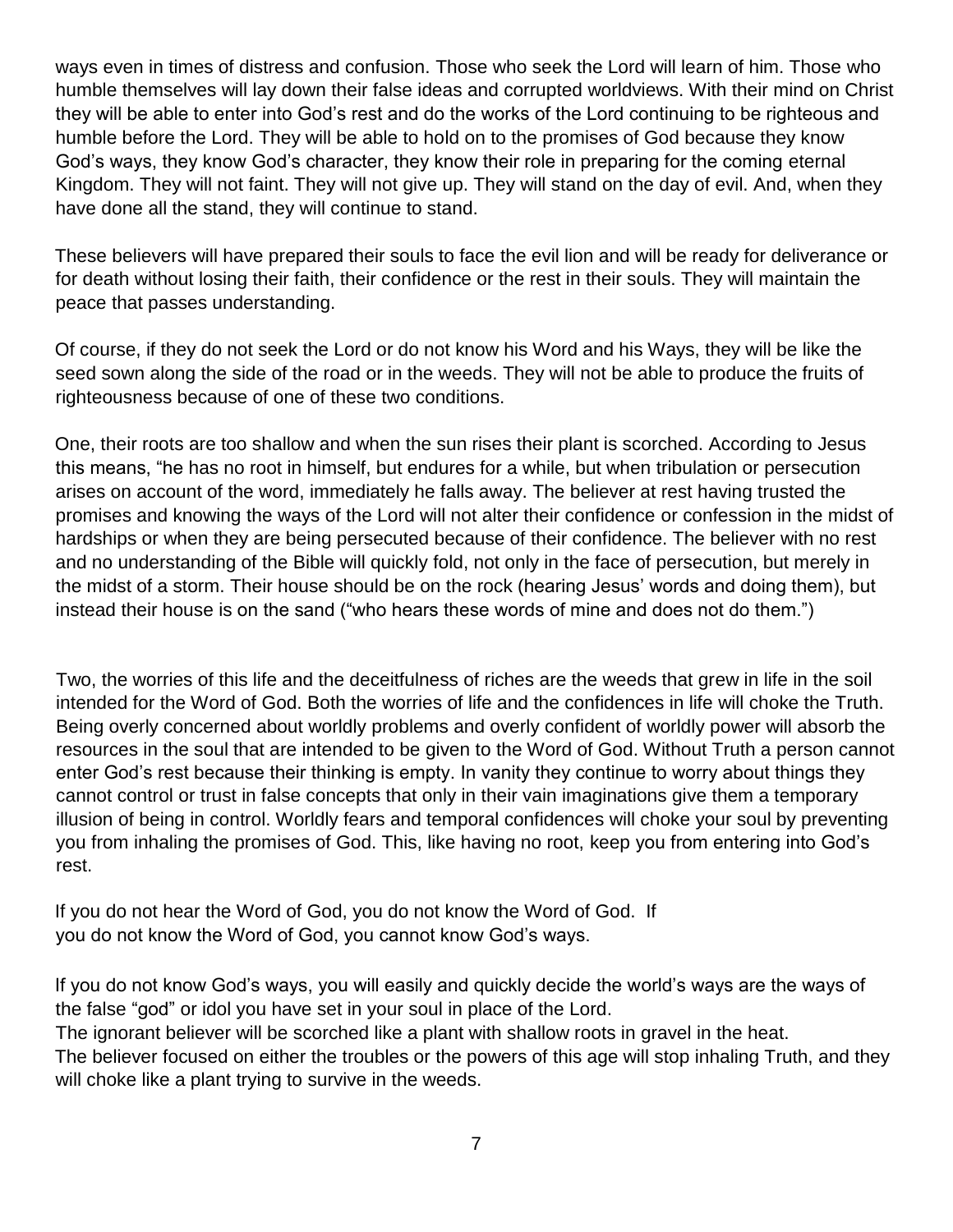The believer who knows, understands and trusts the Word of God will produce God's rest in their soul. They will be "like a tree planted by streams of water, which yields its fruit in season and whose leaf does not wither— whatever they do prospers." Today is the day to prepare your soul.

> "*Today, if you hear his voice, do not harden your hearts as in the rebellion*." Hebrews 3:15

"*While the promise of entering his rest still stands, let us fear lest any of you should seem to have failed to reach it*." Hebrews 4:1

"*Let us therefore strive to enter that rest, so that no one may fall by the same sort of disobedience. For the word of God is living and active*." Hebrews 4:11-12

# **05 – Two Great Promises**

God's "eternal power and divine nature" are clearly understood since they are revealed in creation itself. Our own selves and the world we live in reveal God's power and his character. Those of us educated by and conformed to the modern Western culture may have a hard time accepting the fact this evidence exists in nature because we think as secular humanist. Yet it is true. Creation itself testifies not only to the existence of God, but also to his eternal power. The creation provides details of God's personal character (such as organized, creative, well planned, caring, provider, personal, eternal, transcendent, and more.) There is also detailed revelation that has been recorded from the beginning of time in written form and collected in what we call the Word of God, or the Bible. In the text of Scripture the plan of God and greater detail of his eternal character are revealed. This revelation or information in the Word of God can be classified as promises of God. Now, not every "promise" in the Word of God is what we would desire in our fallen human nature. The natural man may not consider man of God's promises as positive.

Some of the promises in the Bible are similar to what we would use if we had three wishes from a genie in a bottle. These promises in the Word of God guarantee for us what God is going to do for us. These promises of God may be manifest in our temporal lives being fulfilled in a moment, or in days, months or, eventually, years.

But, some of the promises of God come with qualifying words like "wait for it" and require us to possess certain character traits such as endurance, patience, faithfulness, confidence. Some of these promises are given along with phrases such as "in that day", "in due season", "do not give up", and "these died in faith, not having received the things promised, but having seen them and greeted them from afar."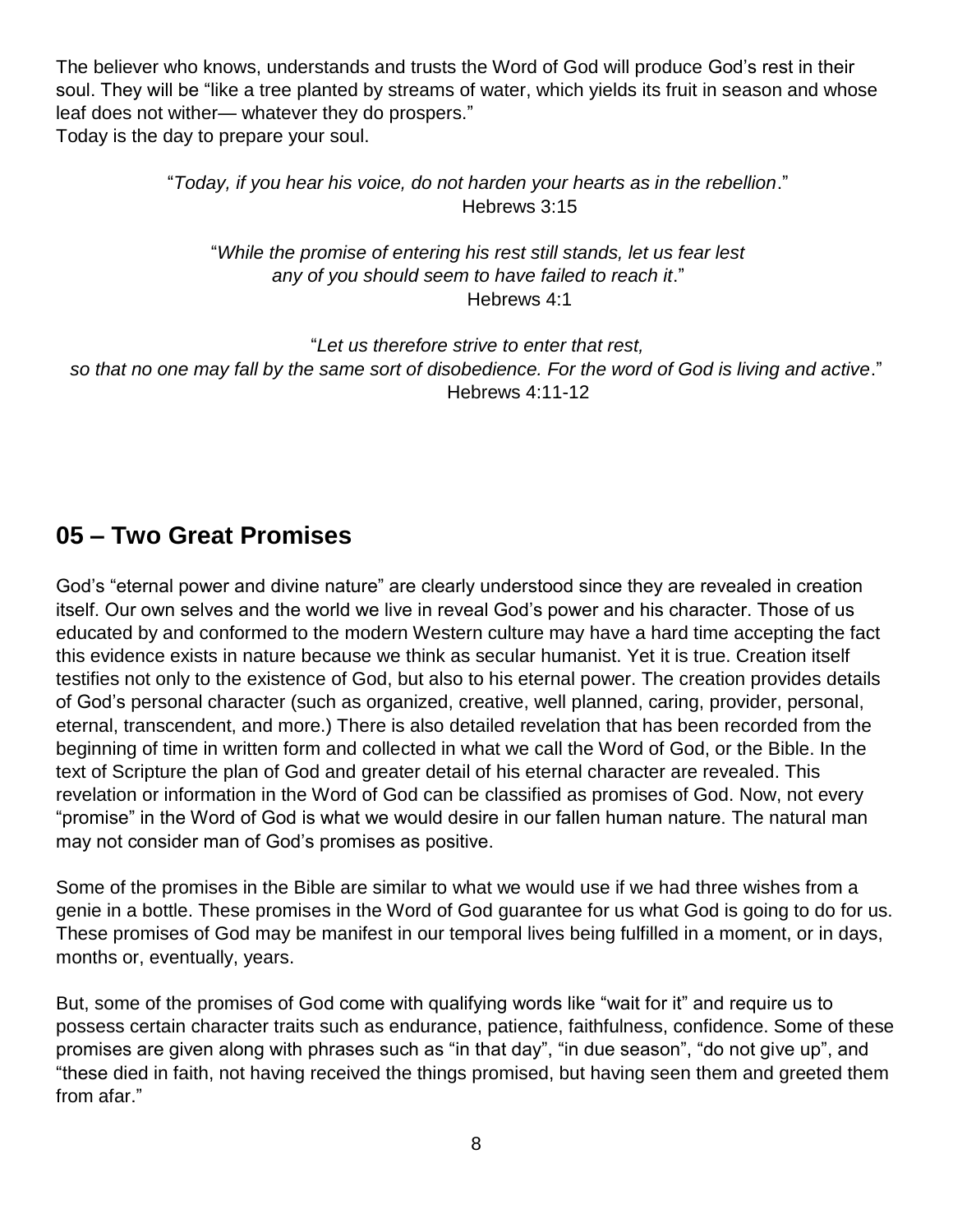I will identify a few of the promises of God we have available to us in the Word of God here in the next few chapters. I would like to begin with two overall summary statements. The first is:

God is good.

This is a foundational insight and it is always true. This fact is independent of your feelings, opinion, situation or environment. The bedrock truth that God is good is confirmed several places in the Bible:

"Give thanks to the Lord, for He is good!" – 1 Chronicles 16:34

"…giving thanks to the Lord: 'For He is good.' " – Ezra 3:11

"Good and upright is the Lord." – Psalm 25:8

"No one is good but One, that is, God" – Jesus quoted in Mark 10:18

"Every good gift and every perfect gift is from above, and comes down from the Father of lights, with whom there is no variation or shadow of turning." – James 1:17

Understanding and trusting the fact that our Lord, the Creator God, is good is absolutely necessary for a person to enter into the rest of God. In spite of evil in the world and sin in our own hearts, God's goodness, his eternal character, is active in our world and in our lives. We must come to grips with the reality that light, truth and life can exist simultaneously in a temporal world where darkness, deception and death exist. The presence of darkness does not prove light does not exist, because the existence of light is necessary for darkness to even be defined. Light is a thing, darkness is a nonthing, because darkness is merely the absence of light. You have a light switch, but you do not turn on the dark with a dark switch. If there was no truth, then deception would not be deceitful because you first need truth to pervert to have deception. Something cannot be made dead unless you mean life has been taken away. Darkness, deception and death are non-things. For them to exist you have to have removed light, truth and life. Likewise, there actually is no mystery with the concept that God is eternally good even when we experience bad in life. In fact, a large portion of God's promises involve him defeating evil and destroying death daily in our lives and bringing about utter annihilation of anything in rebellion to his "good" nature. God does this by being good.

To have faith in God and to enter into his rest your soul will have to hear, understand and believe that God is good. If you cannot accept this promise, then you cannot have faith in the true God and you will never enter his rest.

> "Without faith it is impossible to please him, for whoever would draw near to God must believe that he exists and that he rewards those who seek him." – Hebrews 11:6

The second overall summary statement we need to understand and believe to begin entering into God's rest in our souls is: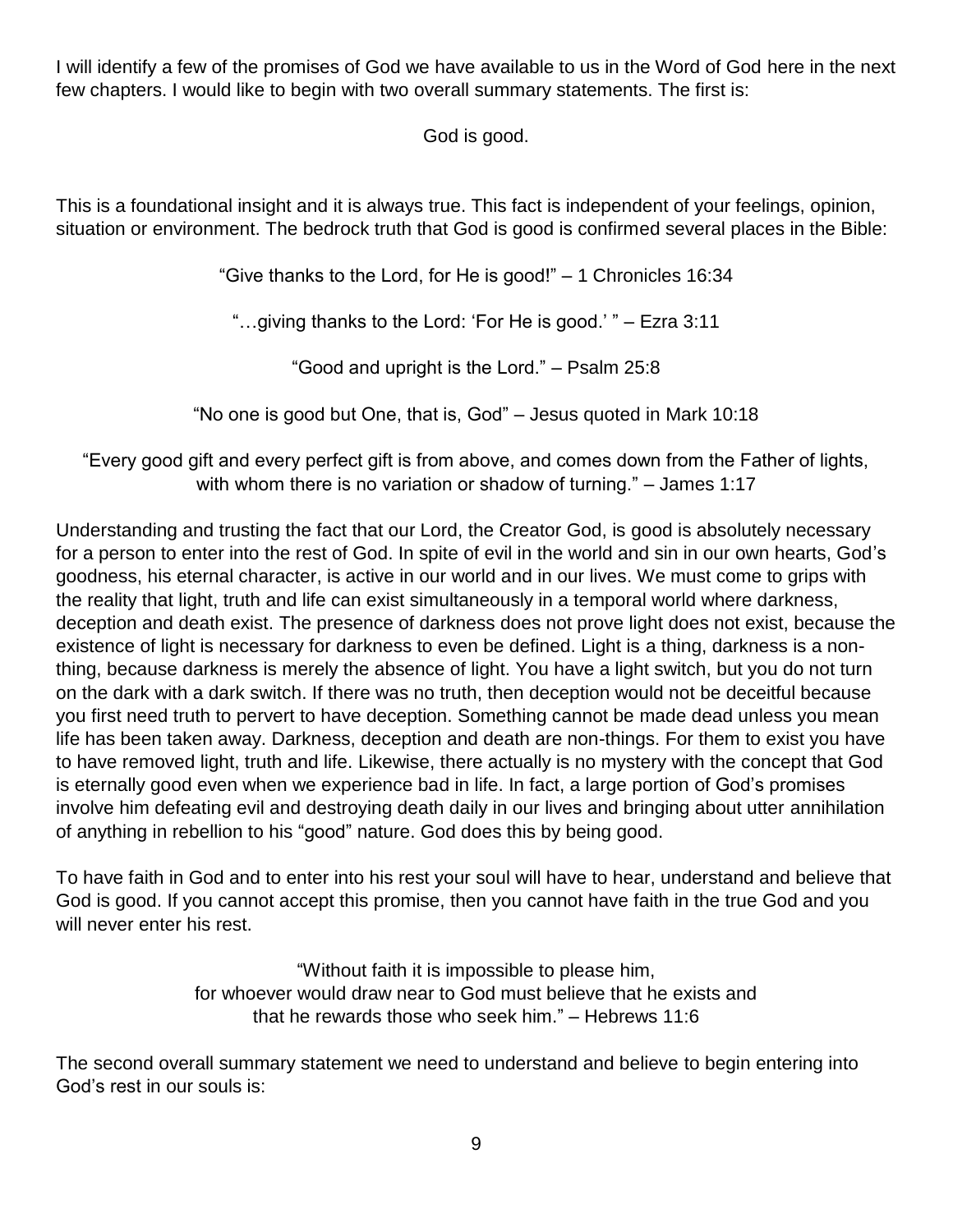If you seek God, you will find God.

The Bible teaches us that if we seek to understand God he will reveal himself to us. The second great Bible promise is that if you decide to seek the Lord then you will find him. God is not hiding. If anyone is hiding it is mankind. In the Garden of Eden it was Adam who hid himself from God, because Adam knew the truth. Adam knew he had sinned, so Adam hid.

The opposite of seeking the truth is suppressing the truth. The fact that God is driving out sin, evil, darkness and death is a basic truth revealed to all mankind through creation itself. But, men, just like Adam, are fearful of this truth because man is by nature in rebellion to God (including God's goodness). In fear men will suppress the truth to help them maintain a sense of sanity because naturally they know God is bringing wrath and judgment on evil and sin.

> "For the wrath of God is revealed from heaven against all ungodliness and unrighteousness of men, who by their unrighteousness suppress the truth." – Hebrews 1:18

So, what may be known about God is revealed and available for those who want to seek and find the Lord. This second promise is a great promise. Not only is God good, but if you want to find this good God he promises that you will find him.

"I love those who love me, and those who seek me diligently find me." – Proverbs 8:17

"From there you will seek the LORD your God and you will find him, if you search after him with all your heart and with all your soul." – Deuteronomy 4:29

"You will seek me and find me, when you seek me with all your heart." – Jeremiah 29:13

Jesus said: "I tell you, ask, and it will be given to you; seek, and you will find; knock, and it will be opened to you. For everyone who asks receives, and the one who seeks finds, and to the one who knocks it will be opened." – Luke 11:9-10

The first two great promises from the Word of God, and even declared by creation itself:

- 1. God is good.
- 2. If you seek God, you will find him.

You may begin preparing your soul to enter the rest of God by hearing, knowing and trusting these two promises. These two promises will fortify your mind during times of trouble or confusion and prevent the invasion of lies, deceit and corrupted ideologies that contradict the nature of God and his availability.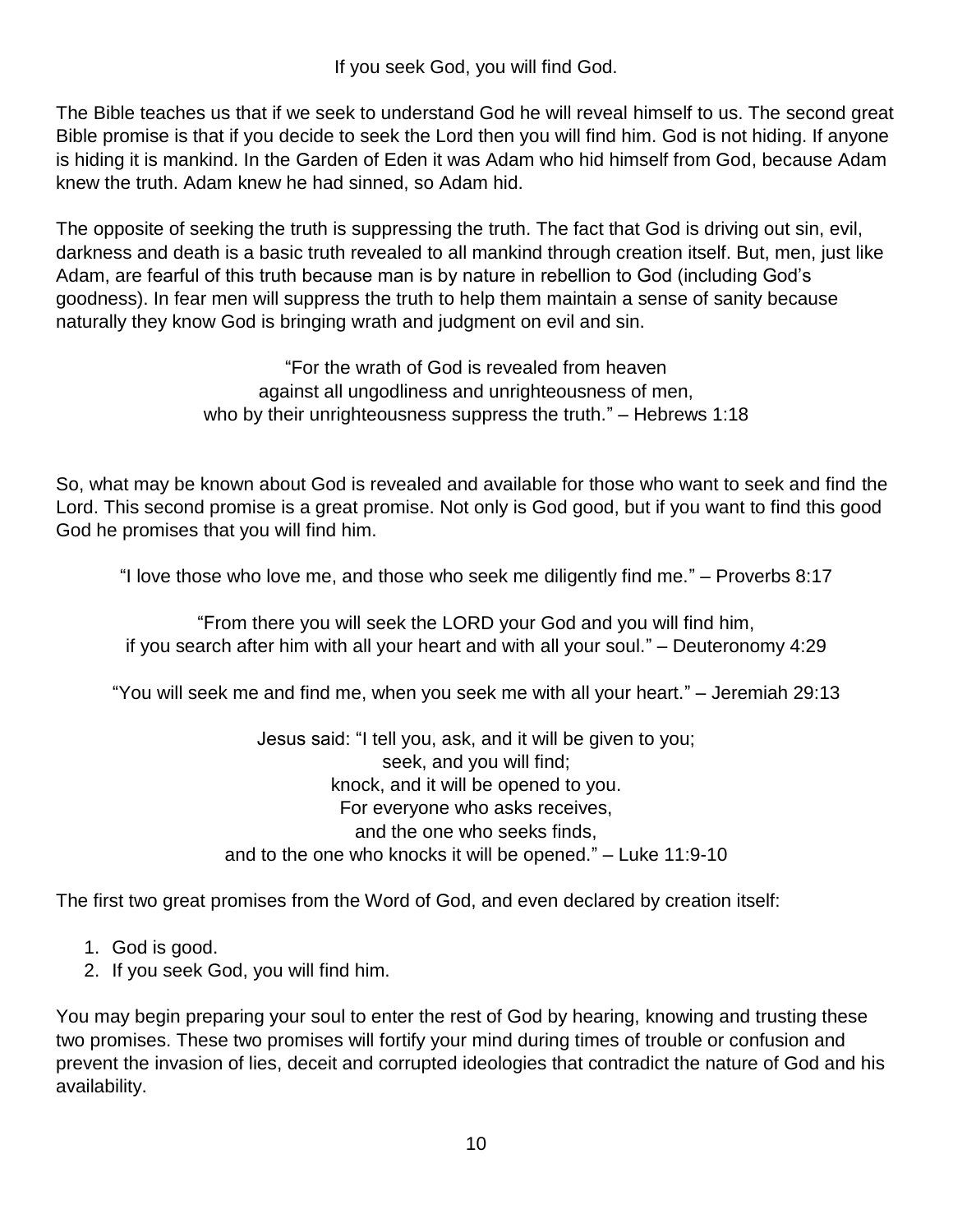Remember, these promises are true. God's very Word and his reputation defend them. No matter what the world shows you or what deception tells you, the Word of God is living and active standing eternal over all creation with God himself.

> "For the word of God is living and active, sharper than any two-edged sword, piercing to the division of soul and of spirit, of joints and of marrow, and discerning the thoughts and intentions of the heart. And no creature is hidden from his sight, but all are naked and exposed to the eyes of him to whom we must give account." – Hebrews 4:11-12

Begin to know these promises and remember them. Concentrate on these two promises. These two truths will stabilize your soul in good or bad times, in life or death, and in the light or in darkness.

There are more promises with more detail revealed in Scripture. We will now take a look at more of these promises that reveal the Ways of the Lord that will help us anchor our souls and maintain our place in the rest of God.

# **06 – The Promises: Knowing God's Ways**

Some promises include temporal blessings and daily provisions in life.

Other promises include a call to service, endurance and the sacrifice of temporal blessings in order to achieve God's plan as we run the race of life marked out for us.

In the first case the manifestation of the promise is received with thanksgiving in this lifetime. In this second case the blessings and provisions are future.

These two types of promises are distinguished in Hebrews 11 where a rather extensive list of believers leading up to the time of Jesus Christ are commended. Some of these believers had faith to trust God for temporal blessings and daily deliverance. But, others denied the temporal blessing and endured hardships in order to achieve God's plan for themselves at that time in history.

The writer of Hebrews identifies 10 situations where believers received deliverance, provisions and took leadership to accomplish God's temporal plan. In Hebrews 11:33-35 these heroes of faith accomplished these things and received these blessings in their life in this world:

- 1. Conquered kingdoms
- 2. Enforced justice
- 3. Obtained promises
- 4. Stopped mouths of lions
- 5. Quenched the power of fire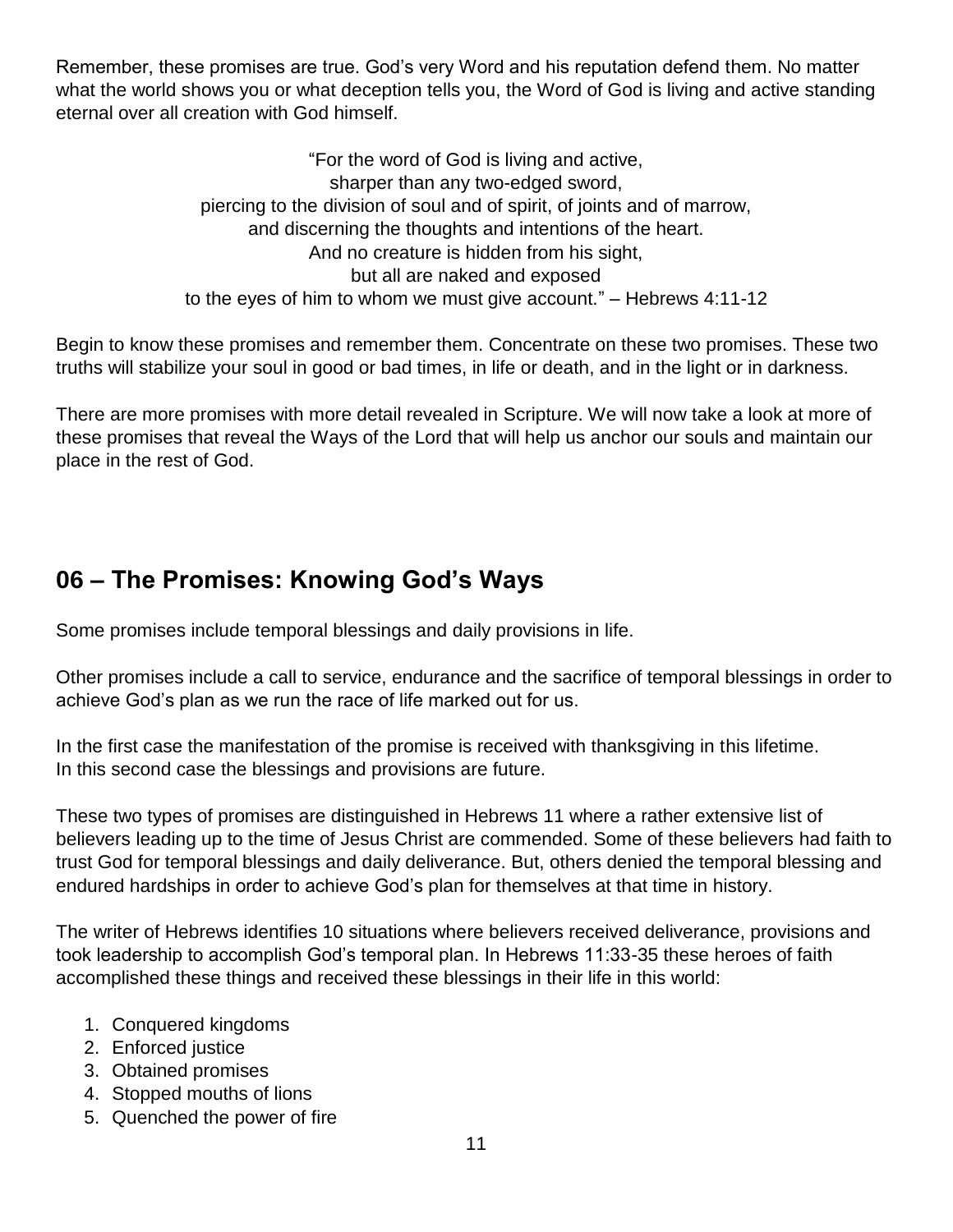- 6. Escaped the edge of the sword
- 7. Made strong out of weakness
- 8. Became mighty in war
- 9. Put foreign armies to flight
- 10.Received dead back to life

These believers knew God's promises, understood God's ways. They did not compromise God's Truth or the Reality he had created. They were faithful, endured and received deliverance and provision in this world.

These events and provisions are true. Events and provisions like these are available today. God is good and he promises to lead us, provide for us, protect us and empower us to fulfill our lives. Our responsibility is to know God's promises, know God's ways, trust God and endure until he manifests his power and his purpose. These things are accomplished by God as we hold onto his promises by faith and trust him.

After the author of Hebrews identifies these 10 glorious accomplishments of believers in Hebrews 11:33-35 he immediately continues with another list of 15 events in Hebrews 11:36-38 where believers were not delivered, they were not "blessed" with temporal glories and they lived subpar to normal human standards because they also knew God's promises, understood God's ways and where willing to endure temporal defeats in order to remain faithful to God's purpose for their lives. These believers faced with great endurance, patience and faith these things listed in Hebrews 11:36- 38 because the good God called them to this:

- 1. Tortured
- 2. Refused release
- 3. Suffered mocking
- 4. Suffered flogging
- 5. Chains
- 6. Imprisonment
- 7. Stoned
- 8. Sawn in two
- 9. Killed with the sword
- 10.Went about in skins of sheep and goats
- 11.Destitute
- 12.Afflicted
- 13.Mistreated
- 14.Wandering in deserts and mountains
- 15.Dwelt in dens and caves

These believers were not spiritual losers, but instead were victorious overcomers who knew the promises of God and knew God's ways. They were unwilling to compromise their faith in the Truth or their knowledge of God's Reality. But, instead of being delivered in this temporal world God allowed these believers to manifest their faith in the midst of hardship. God called these believers to testify to his absolute Truth without denying the Lord. They all suffered and perished in this age without compromising their knowledge, understanding and faith in the good God.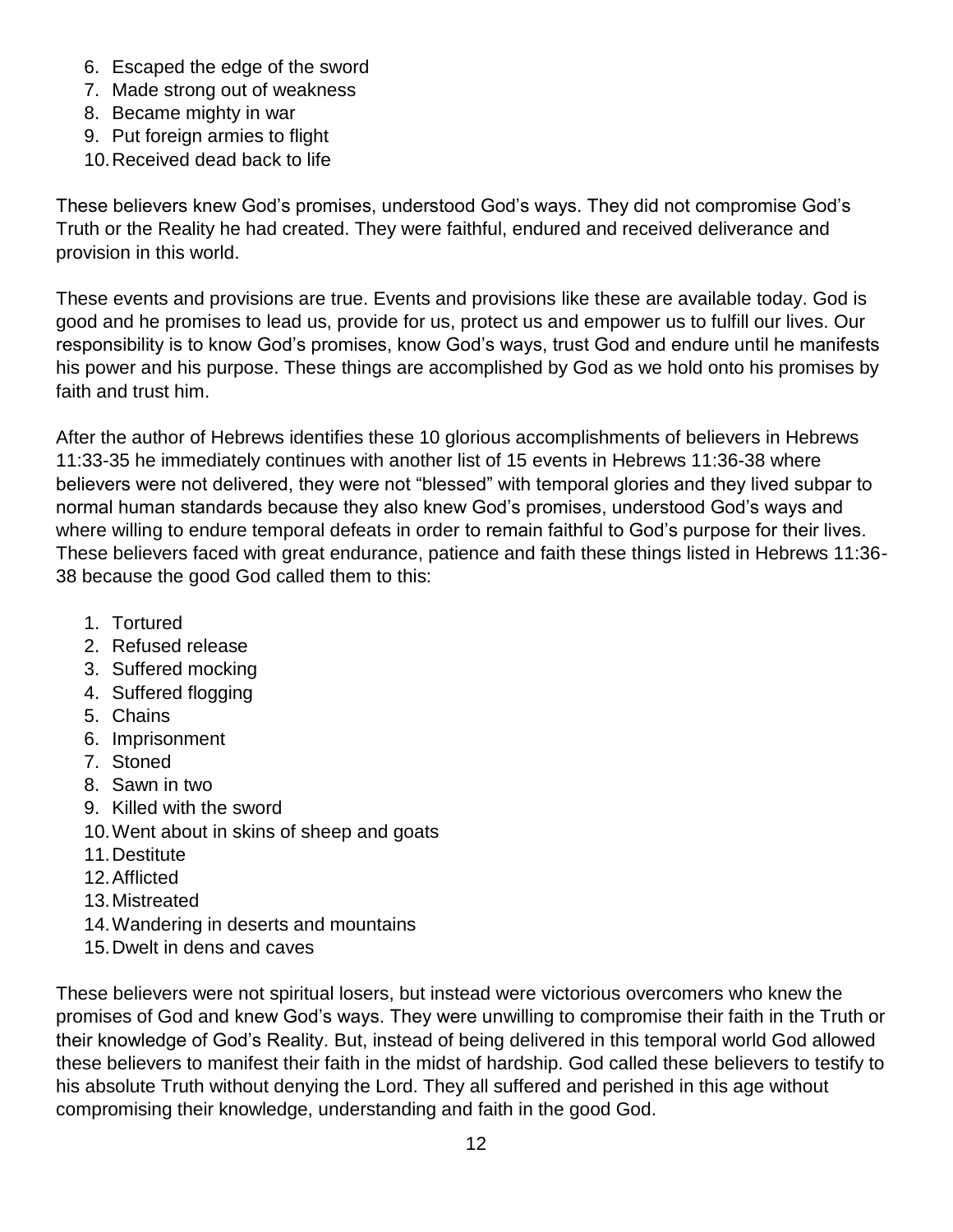These events and sufferings are also true. Events and sufferings like this occur today. God is good and he promises to lead us, provide for us, protect us and empower us while we endure such mistreatment. Our responsibility is to know God's promises, know God's ways, trust God and endure until he manifests his power and his purpose. These things are accomplished by God when we have faith. Great will be your reward in eternity.

# **07 – Promises of Provisions and Deliverance**

Promises for daily life and provisions

Describe and list many of the promises and provisions for daily life accessible today. Knowing and trusting these will allow the believer to remain calm and confident in God's rest.

- 1. **Isaiah 41:10** "Fear not, for I am with you; be not dismayed, for I am your God; I will strengthen you, I will help you, I will uphold you with my righteous right hand."
- 2. **Isaiah 41:13** "For I, the LORD your God, hold your right hand; it is I who say to you, "Fear not, I am the one who helps you."
- 3. **Isaiah 43:2** "When you pass through the waters, I will be with you; and through the rivers, they shall not overwhelm you; when you walk through fire you shall not be burned, and the flame shall not consume you."
- 4. **Isaiah 54:17** "No weapon that is fashioned against you shall succeed, and you shall refute every tongue that rises against you in judgment. This is the heritage of the servants of the LORD and their vindication from me, declares the LORD."
- 5. **Psalm 32:8** "I will instruct you and teach you in the way you should go; I will counsel you with my eye upon you."
- 6. **Psalms 37:23-24** "The steps of a man are established by the Lord, when he delights in his way; though he fall, he shall not be cast headlong, for the Lord upholds his hand."
- 7. **Exodus 14:14** "The LORD will fight for you, and you have only to be silent."
- 8. **Joshua 1:9** "Have I not commanded you? Be strong and courageous. Do not be frightened, and do not be dismayed, for the LORD your God is with you wherever you go."
- 9. **Philippians 4:19** "My God will supply every need of yours according to his riches in glory in Christ Jesus."
- 10.**Psalm 27:1** "The Lord is my light and my salvation; whom shall I fear? The Lord is the stronghold of my life; of whom shall I be afraid?"
- 11.**Psalm 34:17** "When the righteous cry for help, the Lord hears and delivers them out of all their troubles."
- 12.**Psalm 37:4** "Delight yourself in the Lord, and he will give you the desires of your heart.
- 13.**Psalm 50:15** "Call upon me in the day of trouble; I will deliver you, and you shall glorify me."
- 14.**Psalm 9:9-10** "The Lord is a stronghold for the oppressed, a stronghold in times of trouble. And those who know your name put their trust in you, for you, O Lord, have not forsaken those who seek you."
- 15.**Psalm 103:2-5** "Bless the Lord, O my soul, and forget not all his benefits, who forgives all your iniquity, who heals all your diseases, who redeems your life from the pit, who crowns you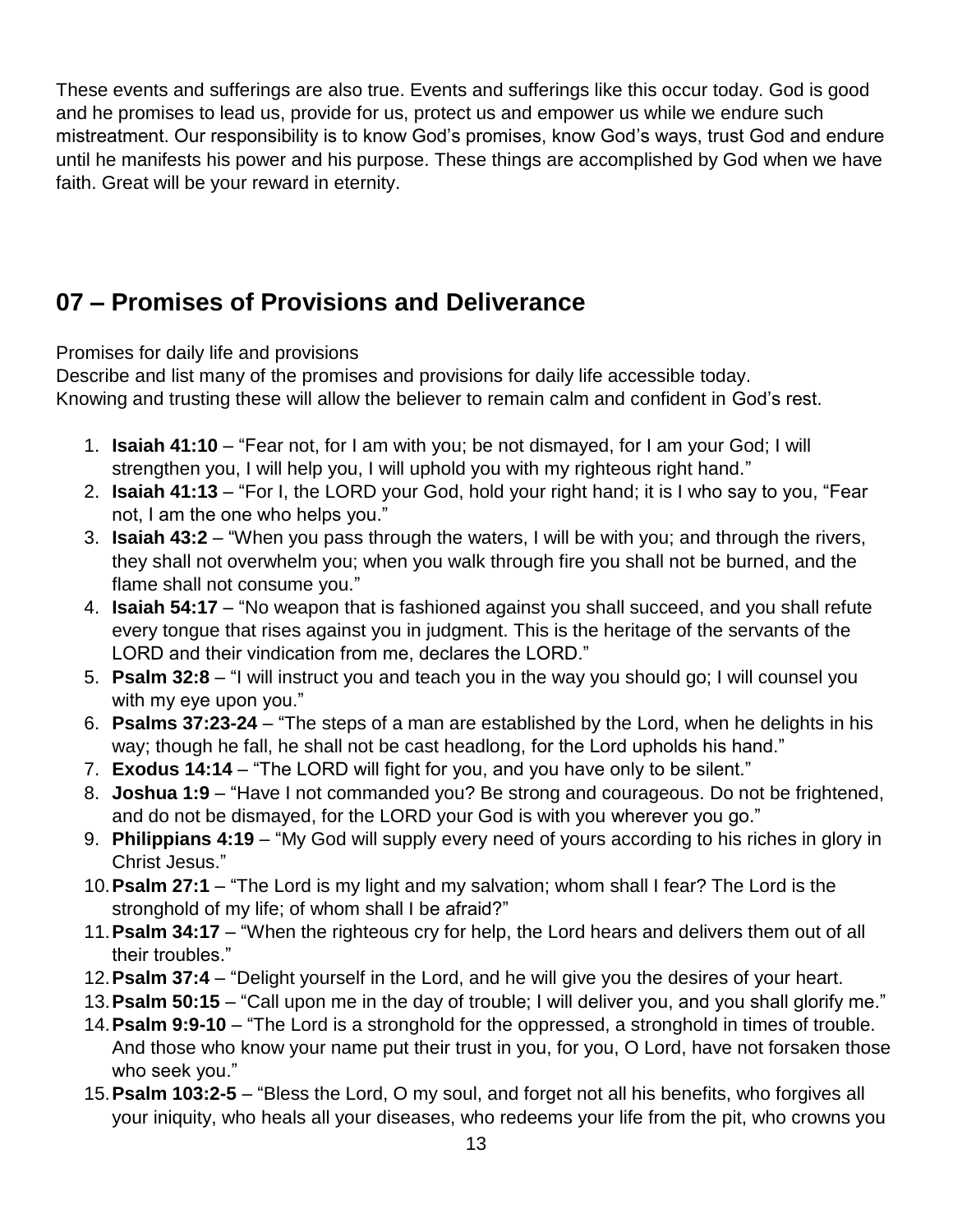with steadfast love and mercy, who satisfies you with good so that your youth is renewed like the eagle's."

- 16.**Psalm 91** –
- 17.**James 5:14-15** "Is anyone among you sick? Let him call for the elders of the church, and let them pray over him, anointing him with oil in the name of the Lord. And the prayer of faith will save the one who is sick, and the Lord will raise him up. And if he has committed sins, he will be forgiven."
- 18.**Matthew 6:31-33** "Therefore do not be anxious, saying, 'What shall we eat?' or 'What shall we drink?' or 'What shall we wear?' For the Gentiles seek after all these things, and your heavenly Father knows that you need them all. But seek first the kingdom of God and his righteousness, and all these things will be added to you."
- 19.**Romans 8:31-35** "What then shall we say to these things? If God is for us, who can be against us? He who did not spare his own Son but gave him up for us all, how will he not also with him graciously give us all things? Who shall bring any charge against God's elect? It is God who justifies. Who is to condemn? Christ Jesus is the one who died—more than that, who was raised—who is at the right hand of God, who indeed is interceding for us. Who shall separate us from the love of Christ? Shall tribulation, or distress, or persecution, or famine, or nakedness, or danger, or sword?"
- 20.**2 Peter 1:3-4** "His divine power has granted to us all things that pertain to life and godliness, through the knowledge of him who called us to his own glory and excellence, by which he has granted to us his precious and very great promises, so that through them you may become partakers of the divine nature, having escaped from the corruption that is in the world because of sinful desire."
- 21.**Philippians 4:13** "I can do all things through him who strengthens me."
- 22.**Hebrews 13:5-6** "Keep your life free from love of money, and be content with what you have, for he has said, "I will never leave you nor forsake you." So we can confidently say, "The Lord is my helper; I will not fear; what can man do to me?"

### **08 - The Promises: Knowing God's Ways**

#1 – **Future Glory** (Romans 8:18-19)

"I consider that our present sufferings are not worth comparing with the glory that will be revealed in us. For the creation waits in eager expectation for the children of God to be revealed." - Romans 8:18-19

### #2 – **Strength in Weakness** (2 Corinthians 12:8-10)

"Three times I pleaded with the Lord to take it away from me. But he said to me, 'My grace is sufficient for you, for my power is made perfect in weakness.' Therefore I will boast all the more gladly about my weaknesses, so that Christ's power may rest on me.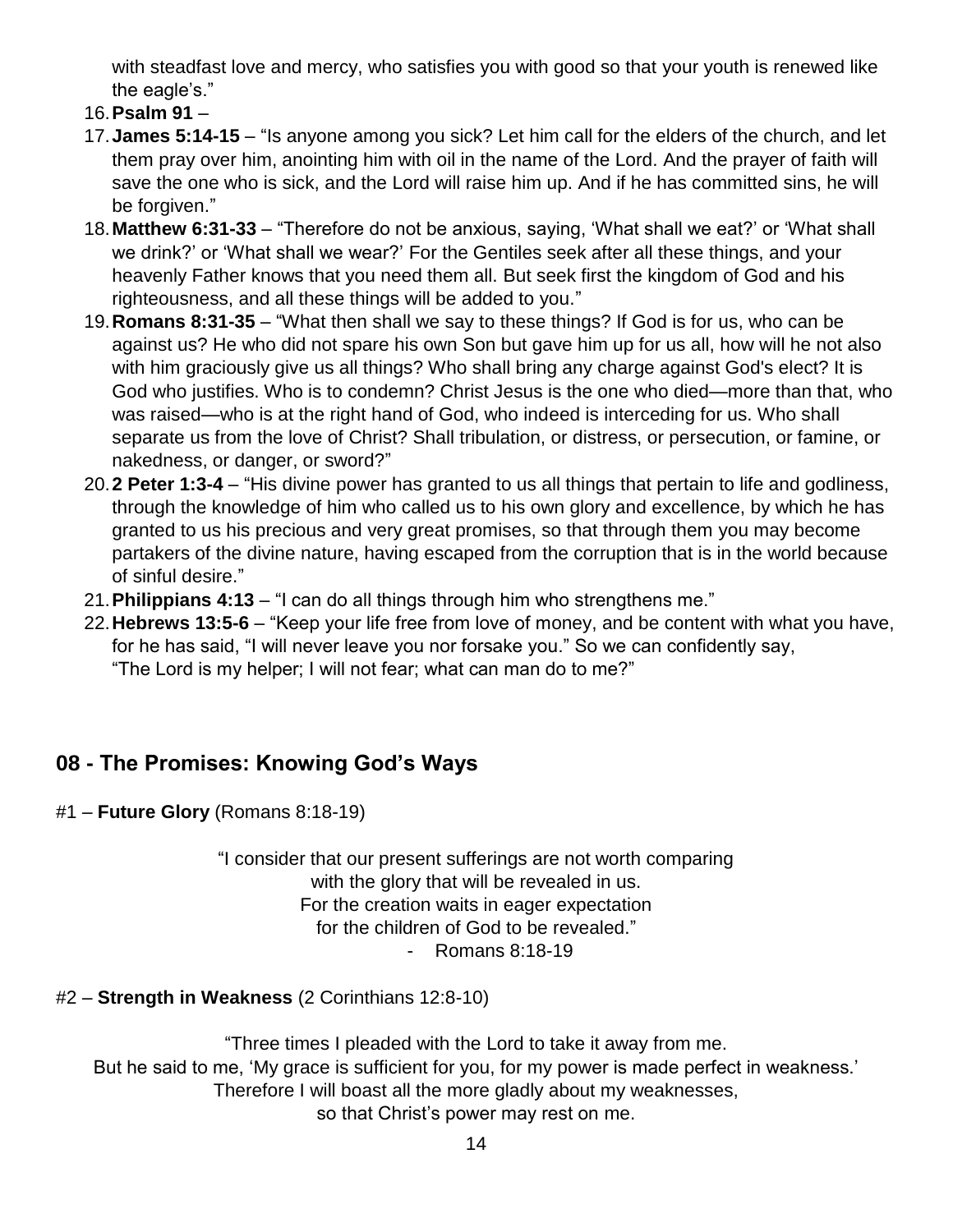That is why, for Christ's sake, I delight in weaknesses, in insults, in hardships, in persecutions, in difficulties. For when I am weak, then I am strong. - 2 Corinthians 12;8-10

### #3 – **Everything Leads You to God's Goodness** (Romans 8:28)

"We know that in all things God works for the good of those who love him, who have been called according to his purpose." - Romans 8:28

### #4 – **Rescued from Every Evil Attack** (2 Timothy 4:17-18)

"The Lord stood at my side and gave me strength, so that through me the message might be fully proclaimed and all the Gentiles might hear it. And I was delivered from the lion's mouth. The Lord will rescue me from every evil attack and will bring me safely to his heavenly kingdom. To him be glory for ever and ever." - 2 Timothy 4:17-18

#5 – **Endurance** (Hebrews 12:1-2)

"Let us run with endurance the race that is set before us, looking to Jesus, the founder and perfecter of our faith, who for the joy that was set before him endured the cross, despising the shame, and is seated at the right hand of the throne of God." - Hebrews 12:1-2

#6 – **The Appointed Time…Wait for It** (Habakkuk 2:3)

"The vision awaits its appointed time; it hastens to the end—it will not lie. If it seems slow, wait for it; it will surely come; it will not delay." - Habakkuk 2:3

> "At the set time that I appoint I will judge with equity." - Psalm 75:2

"He has set a day on which He will judge the world in righteousness through a Man whom He has appointed, having furnished proof to all people by raising Him from the dead." - Acts 17:31

#7 – **Discipline** (Hebrews 12:3-11)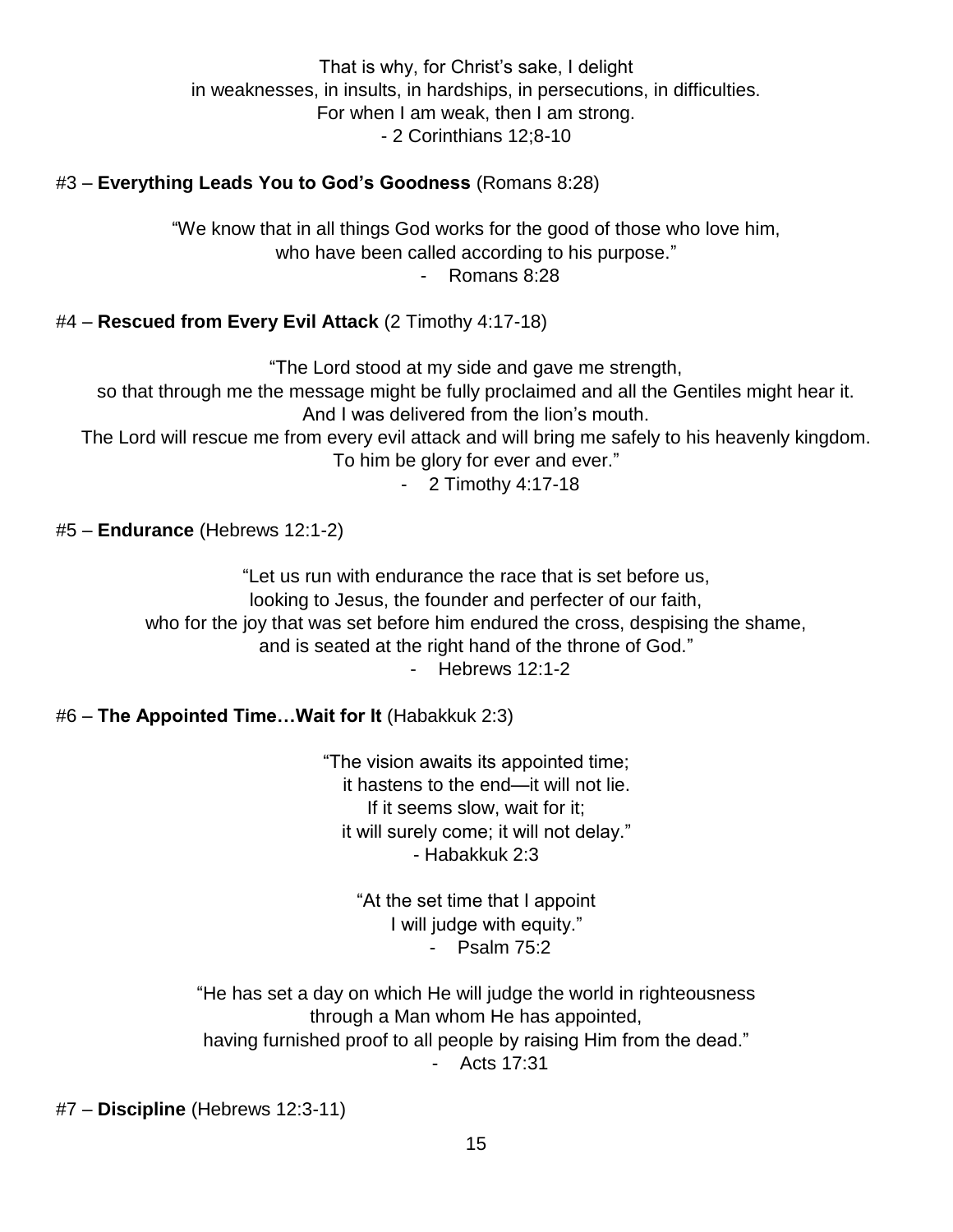### "For the moment all discipline seems painful rather than pleasant, but later it yields the peaceful fruit of righteousness to those who have been trained by it." - Hebrews 12:11

"In your struggle against sin you have not yet resisted to the point of shedding your blood. And have you forgotten the exhortation that addresses you as sons?

> "My son, do not regard lightly the discipline of the Lord, nor be weary when reproved by him. For the Lord disciplines the one he loves, and chastises every son whom he receives."

It is for discipline that you have to endure. God is treating you as sons. For what son is there whom his father does not discipline? If you are left without discipline, in which all have participated, then you are illegitimate children and not sons. Besides this, we have had earthly fathers who disciplined us and we respected them. Shall we not much more be subject to the Father of spirits and live? For they disciplined us for a short time as it seemed best to them, but he disciplines us for our good, that we may share his holiness. For the moment all discipline seems painful rather than pleasant, but later it yields the peaceful fruit of righteousness to those who have been trained by it.

Therefore lift your drooping hands and strengthen your weak knees, and make straight paths for your feet, so that what is lame may not be put out of joint but rather be healed."

### #8 – **God Controls Government and Nations** (John 19:11)

"You would have no authority over me at all unless it had been given you from above." - Jesus in John 19:11

"There is no authority except from God, and those that exist have been instituted by God." - Romans 13:1

"By me kings reign, and rulers decree what is just." – Proverbs 8:15

"Now therefore, O kings, be wise; be warned, O rulers of the earth. Serve the Lord with fear, and rejoice with trembling. Kiss the Son, lest he be angry, and you perish in the way, for his wrath is quickly kindled. Blessed are all who take refuge in him." - Psalm 2:10-12

"He changes times and seasons;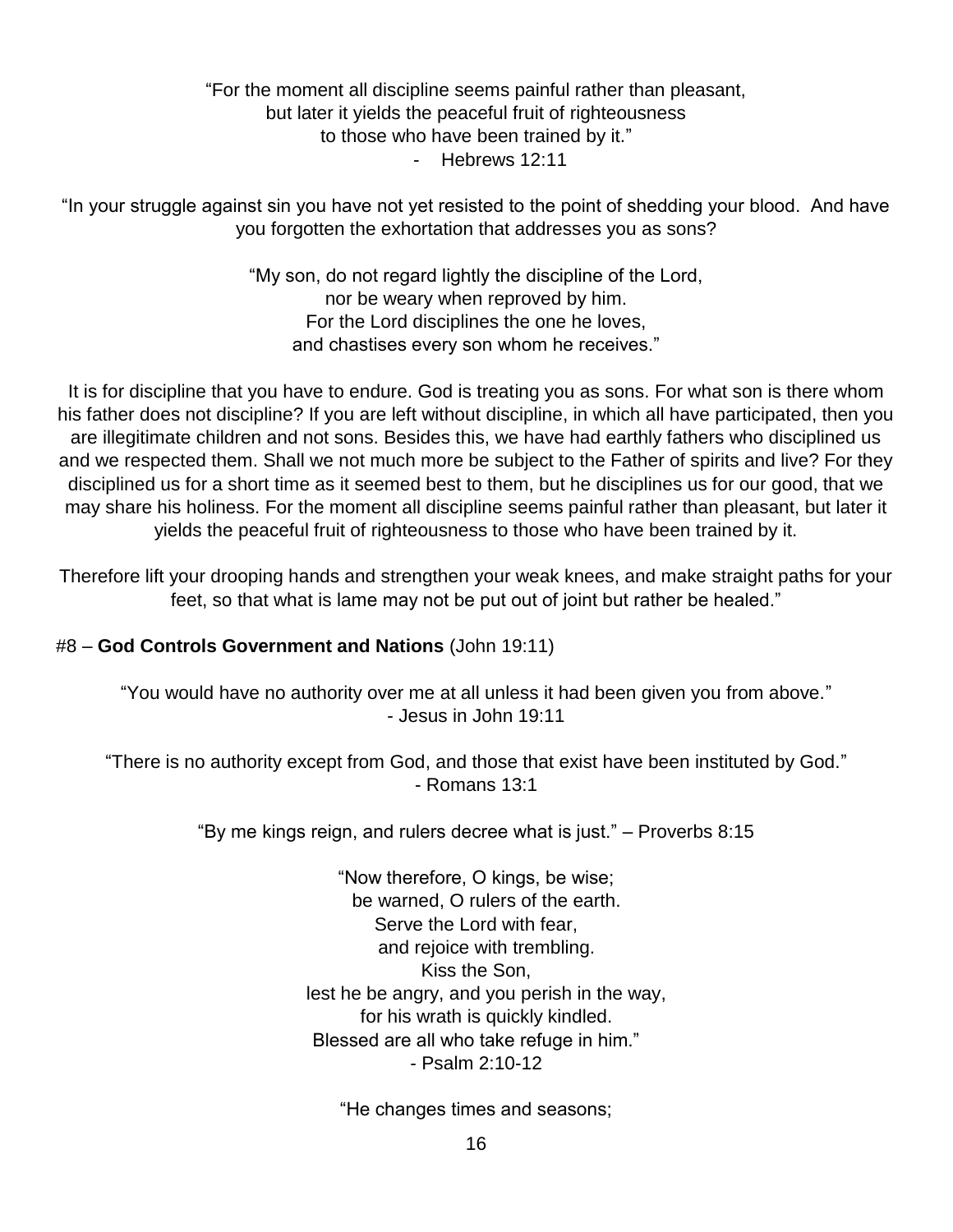### he removes kings and sets up kings; he gives wisdom to the wise and knowledge to those who have understanding." - Daniel 2:21

"It is I who by my great power and my outstretched arm have made the earth, with the men and animals that are on the earth, and I give it to whomever it seems right to me. Now I have given all these lands into the hand of Nebuchadnezzar, the king of Babylon, my servant, and I have given him also the beasts of the field to serve him. All the nations shall serve him and his son and his grandson, until the time of his own land comes. Then many nations and great kings shall make him their slave." - Jeremiah 27:5-7

"Then after seventy years are completed, I will punish the king of Babylon and that nation, the land of the Chaldeans, for their iniquity, declares the Lord, making the land an everlasting waste. I will bring upon that land all the words that I have uttered against it, everything written in this book, which Jeremiah prophesied against all the nations. For many nations and great kings shall make slaves even of them, and I will recompense them according to their deeds and the work of their hands." - Jeremiah 25:12-14

### #9 – **Understanding: The One Who Has, Will be Given More** (Matthew 13:12)

"To you it has been given to know the secrets of the kingdom of heaven, but to them it has not been given. For to the one who has, more will be given, and he will have an abundance, but from the one who has not, even what he has will be taken away. This is why I speak to them in parables, because seeing they do not see, and hearing they do not hear, nor do they understand." - Matthew 13:11-13 #10 – **Wisdom** (James 1:5)

> "If any of you lacks wisdom, let him ask God, who gives generously to all without reproach, and it will be given him."

- James 1:5

"Wisdom cries aloud in the street, in the markets she raises her voice; at the head of the noisy streets she cries out; at the entrance of the city gates she speaks." - Proverbs 1:20-21

"Now we have received not the spirit of the world, but the Spirit who is from God, that we might understand the things freely given us by God.

And we impart this in words not taught by human wisdom but taught by the Spirit, interpreting spiritual truths to those who are spiritual.

The natural person does not accept the things of the Spirit of God, for they are folly to him,